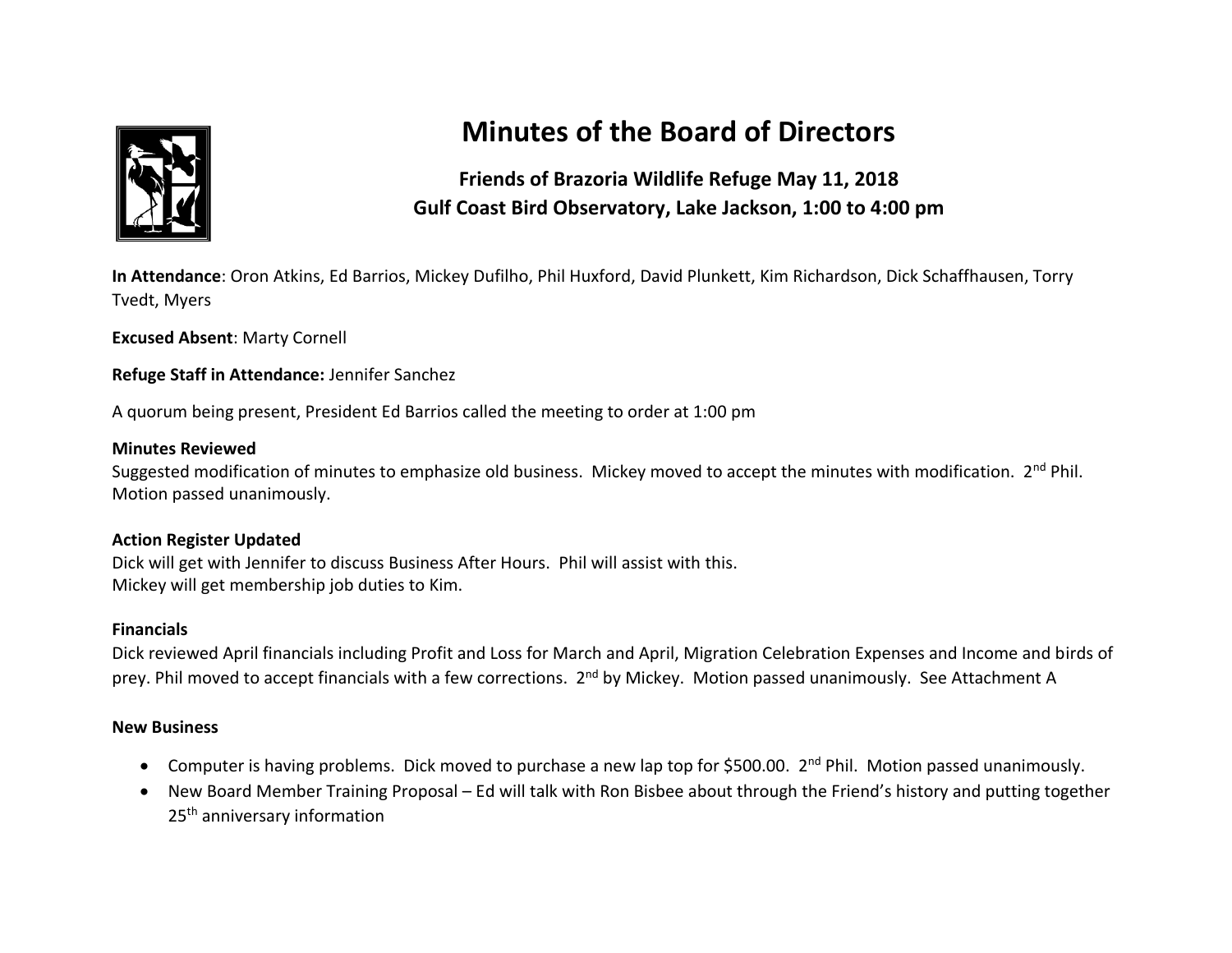#### **Old Business**

- Oron gave an update on Bobcat Woods Trail.
	- $\circ$  60 ft. left to do holes were drilled
	- o Ramp to north to tie into northside of butterfly garden is not complete
	- $\circ$  Cocklebur Slough boardwalk is not complete. Option would be to do a floating dock
	- $\circ$  Concrete cost is too high. Discussion included rebidding to some local contractors and Oron to find out the true cost on concrete. Perhaps refuge staff could provide labor.
- Snakes Phil Huxford
	- o Snakes will be put on display at Quintana.

## **Refuge Update – Jennifer Sanchez**

- There will be some wetland work over the next few months. At Brazoria office 500 acres of land have been mulched to restore prairie. Trying to get spraying to nock out Yaupon roots and also use burning to keep plants down.
- There will be some Oil and Gas work at Big Pond. Permit issued for \$500.000 for Lavaca to move up and down pipeline. They accidently mulched an area they had to pay \$100,00 for mitigation
- More Oil and Gas work to be done in the future near headquarters.
- 1500 butterflies were raised for schools. Monarchs are disease free. Singleson Grant was important in this butterfly effort.
- Carmen and Stan to spend another year at the refuge.
- The field trip to Snow Woods (Cannon Bend) had 12 participants.
- Hurricane Harvey funds were finalized at \$950,000. This will be used for fishing piers at Bastrop Bayou and replace gravel on the road.
- Apple snails have been found in several water areas. They will use pressure washer to dislodge eggs.
- The county has agreed to designate CR306 daylight use only.
- June 3 will be a kayak trip. Participants will meet at refuge headquarters at 8:00 and the group will put in on CR318 and paddle down to the refuge

## **Outreach – David Plunkett**

4/26 – Dow Complex for Earth Day 4/28 – Pearland Earth Day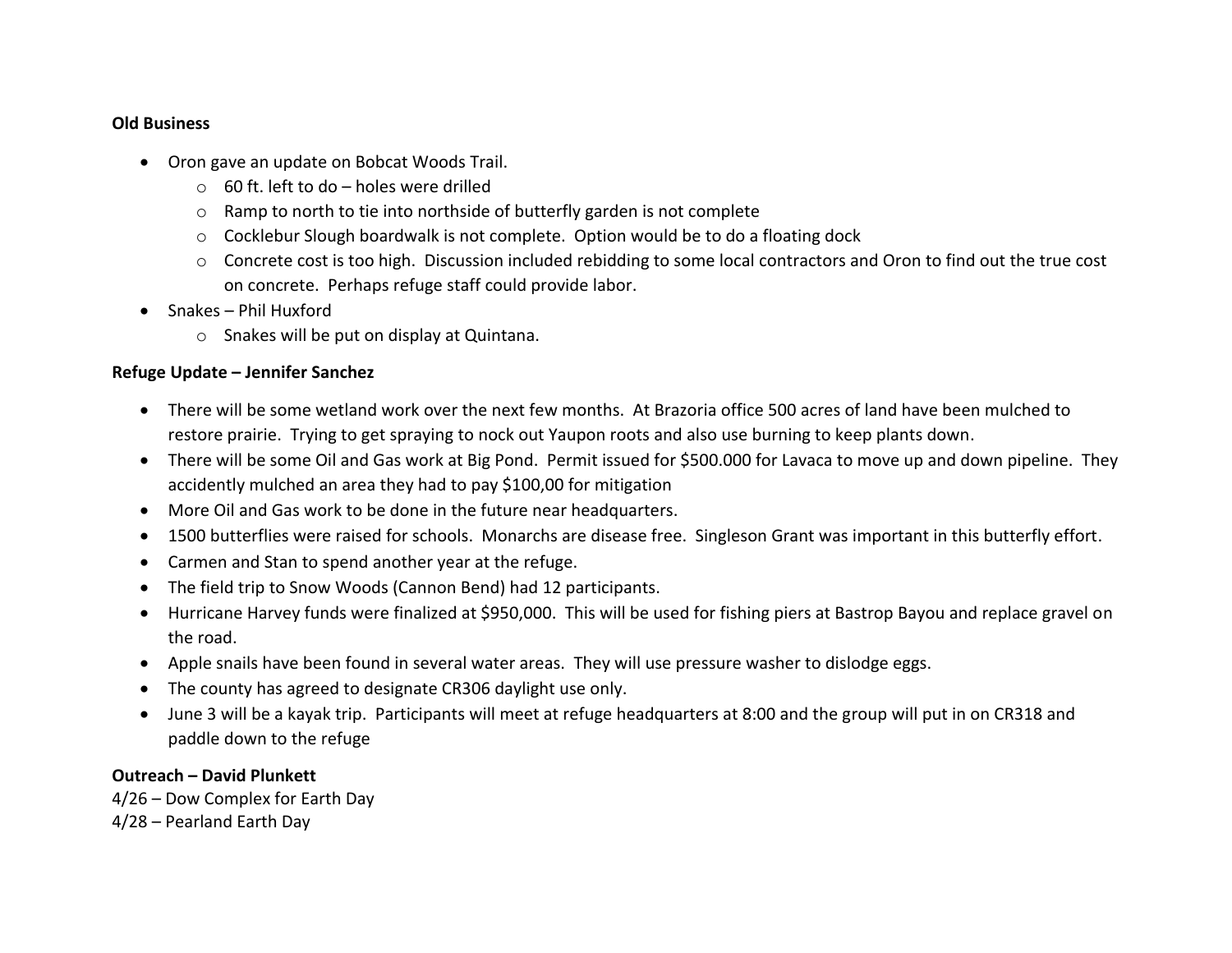KBR – Need date

#### **Migration Celebration**

- Discussion on when to have 2019 Migration Celebration Dinner. April 12 was tentatively discussed. (Mickey reserved RiverPlace for April 12)
- Migration Celebration at the refuge is set for April 27 and 28

Adjourn 3:25 PM

Mickey Dufilho (substitute for Marty)

#### **Attachement A - Financials**

| April 2018 Final                         | <b>FOBWR FINANCIAL</b>   | <b>STATEMENT</b> |                     |                  |
|------------------------------------------|--------------------------|------------------|---------------------|------------------|
|                                          |                          |                  |                     |                  |
| <b>TDECU</b>                             |                          |                  |                     | \$188,928.84     |
| IBC <sub>1</sub>                         |                          |                  |                     | \$115,453.48     |
| IBC Acct 2 and 3                         |                          |                  |                     | \$160,221.62     |
| <b>Bobcat Woods Grant Receivable</b>     |                          |                  |                     | \$41,723.86      |
| <b>ACCOUNT BALANCE</b>                   |                          |                  |                     | \$506,327.80     |
|                                          |                          |                  |                     |                  |
| <b>FUNDED GRANTS and ALLOCATED FUNDS</b> | Grantor                  | <b>Total</b>     | <b>Amount Spent</b> | Amt              |
|                                          |                          | Awarded          |                     | <b>Available</b> |
| 20131230 McGovern Brazoria NWR non       | Kathrine McGovern        | \$154,500.00     | \$50,837.57         | \$103,662.43     |
| commited                                 |                          |                  |                     |                  |
| 20131220 McGovern San Bernard NWR        | Katherine McGovern       | \$97,000.00      | \$50,344.58         | \$46,655.42      |
| 20070803 Revolving Reimbursement, base   | <b>Houston Endowment</b> | \$20,000.00      | \$0.00              | \$20,000.00      |
| acct                                     |                          |                  |                     |                  |
| 20130919<br>Poole Track Land Acquisition | <b>Trull Foundation</b>  | \$10,000.00      | \$0.00              | \$10,000.00      |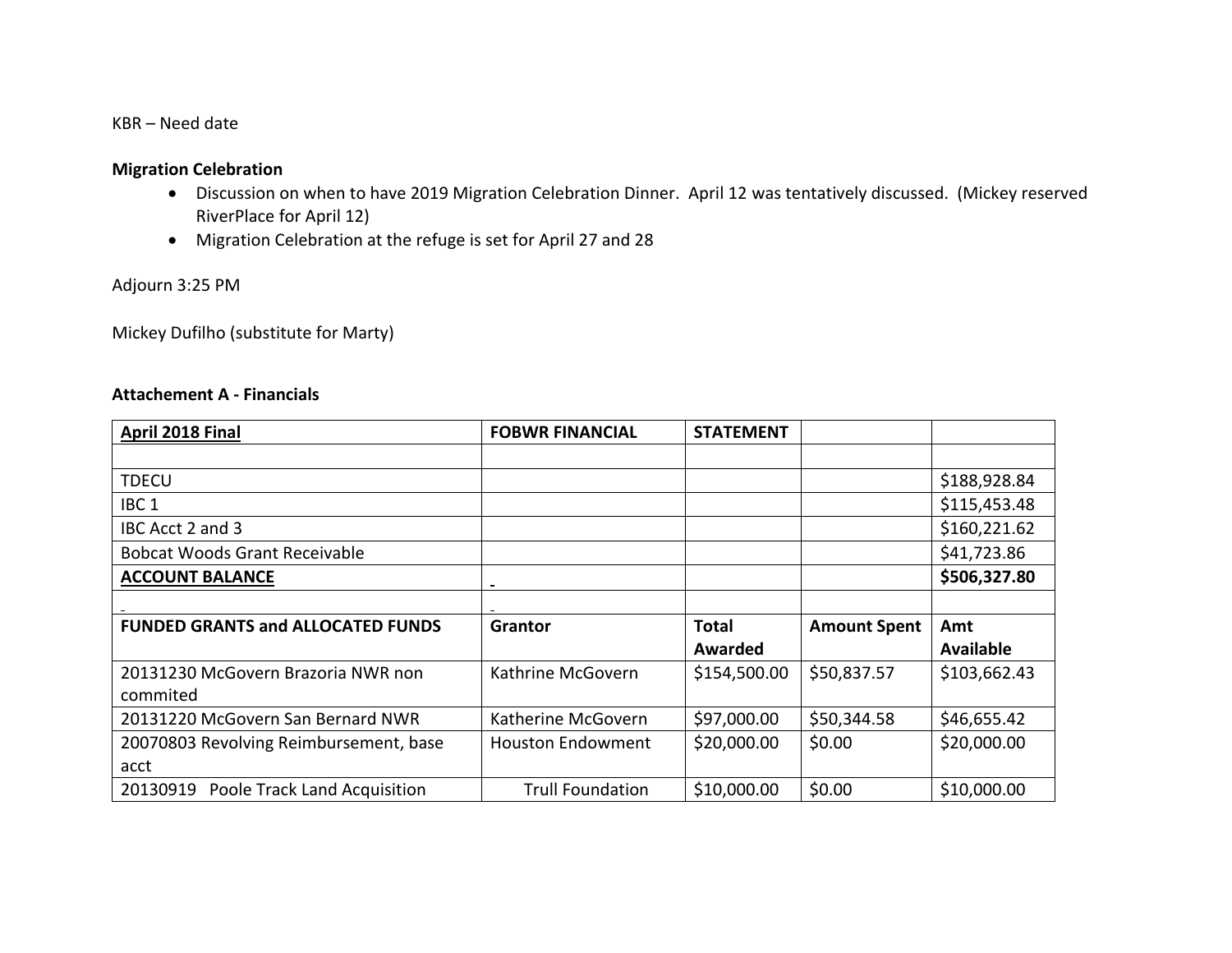| 20160219 Houston Endowment Land             | <b>Houston Endowment</b>     | \$300,000.00     | \$199,275.44 | \$80,774.56  |
|---------------------------------------------|------------------------------|------------------|--------------|--------------|
| Acquisition                                 |                              |                  |              |              |
| Foletts Island appraisals sub acct.         |                              | \$25,000.00      | \$19,950.00  |              |
| 20160728 Cedar Lake Cut Lands See NOTES     | <b>USFWS</b>                 | \$30,000.00      | \$0.00       |              |
| 20161017 Every Kid in Park                  | <b>National Park Service</b> | \$112,500.00     | \$28,870.64  | \$83,629.36  |
| 20161205 Bobcat Woods Matching Funds        | <b>FOBWR</b>                 | \$213,740.86     | \$167,418.94 | \$46,321.92  |
| Received                                    |                              |                  |              |              |
| plus ATFN 2015 funds plus                   |                              |                  |              |              |
| receivable                                  |                              |                  |              |              |
| <b>TOTAL ALLOCATED FUNDS</b>                |                              | \$962,740.86     | \$516,697.17 | \$391,043.69 |
|                                             |                              |                  |              |              |
| <b>FOBWR PROJECTS</b>                       |                              | <b>Allocated</b> | Spent        |              |
| 46400 Birds of Prey running total from 1-1- | <b>FOBWR</b>                 | \$64,118.00      | \$65,884.00  | $-$1,766.00$ |
| 2015                                        |                              |                  |              |              |
| 20161205 Morgan Storage Building San        | <b>FOBWR General Funds</b>   | \$12,000.00      | \$8,342.00   | \$3,658.00   |
| <b>Bernard</b>                              |                              |                  |              |              |
| 20160716 Milkweed Greenhouse                | <b>FOBWR</b>                 | \$5,560.00       | \$5,141.37   | \$418.63     |
| 20171104 Bryan Adams Memorial Fund          | Donations                    | \$16,709.00      | \$5,000.00   | \$11,709.00  |
| 20161220 Leon Skeet Memorial Fund           | Donations                    | \$1,063.00       | \$0.00       | \$1,063.00   |
| 20170101 BNWR Donation Box                  | Donations                    | \$747.56         | \$0.00       | \$747.56     |
| 20140403 Law Enforcement Restitution        | <b>Federal Court Fines</b>   | \$7,516.11       | \$2,309.92   | \$5,206.19   |
| 20180418 Web Site Maintenance               | <b>FOBWR</b>                 | \$3,000.00       | \$375.00     | \$2,625.00   |
| 20170811 ATFN 2017 ACTUAL INCOME            | <b>FOBWR</b>                 | \$93,950.02      | \$32,594.06  | \$61,355.96  |
| <b>EXPENSES</b>                             |                              |                  |              |              |
| <b>TOTAL FOBWR PROJECTS</b>                 |                              | \$204,663.69     | \$119,646.35 | \$85,017.34  |
|                                             |                              |                  |              |              |
| <b>TOTAL FUNDS AVAILABLE FOR PROJECTS</b>   |                              |                  |              | \$30,266.77  |
| MIGRATION CELEBRATION TDECU ACCT            |                              |                  |              | \$18,028.35  |
| <b>TDECU SAVINGS</b>                        |                              |                  |              | 10.08        |
| <b>TOTAL Funds in Bank Accounts</b>         |                              |                  |              | \$482,642.37 |